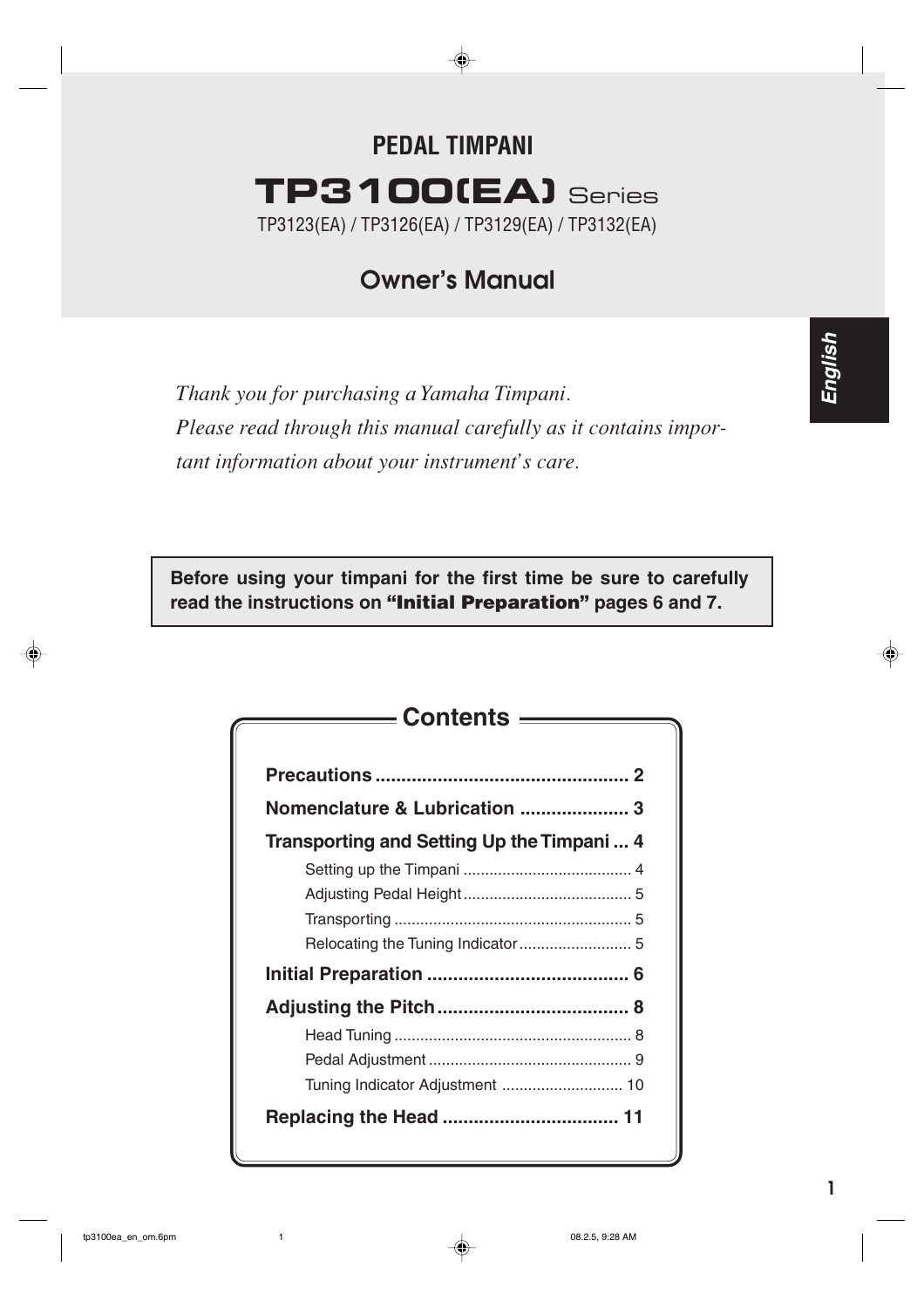# **Precautions**

**Always use the timpani in a safe manner.**

**In order to prevent damage or injury, we urge you to carefully read and follow the instructions listed below.**

**In the case of use by young children, we recommend proper guidance be given by a knowledgeable adult.**

**Disregarding these warnings or misuse may result in death or personal injury.**

#### $\bigwedge$ **Warnings**

- Never place the timpani on unstable surfaces such as an unstable riser or sloped surface. The timpani may tip over or fall resulting in damage or injury.
- Never lean on or climb on the instrument. It may overturn resulting in damage or injury.
- Be careful around the instrument. Bumping into it may result in injury or cause it to overturn. Keep small children away from the instrument.
- Never place your fingers or foot into the moving parts or the space under the pedal or base. Serious injury can result if fingers or feet become pinched.
- When rolling the timpani on its casters, grip it by its frame and move it only on smooth, flat surfaces.
	- 1. Do not move on sloping, rough, or gravel surfaces.
	- 2. Do not run with the timpani. It may be difficult to stop the instrument which can cause injury or damage.
- If the timpani must be carried, do so with two or more persons, make sure to grip the timpani by its lugs.



#### $\bigwedge$ **Caution**

- Replace torn heads as soon as possible. The torn edge of the head is sharp and can cut hands or fingers.
- When operating the pedal, do not touch the hoop, head, or tuning indicator. Fingers may become caught or pinched resulting in injury.



- Do not put your hands inside any of the parts of the timpani (inside the tuning indicator, base, lugs, etc.)
- Do not use the mallet for anything besides playing the instrument.

Do not allow children strike others with the mallet as it can cause injury or become damaged.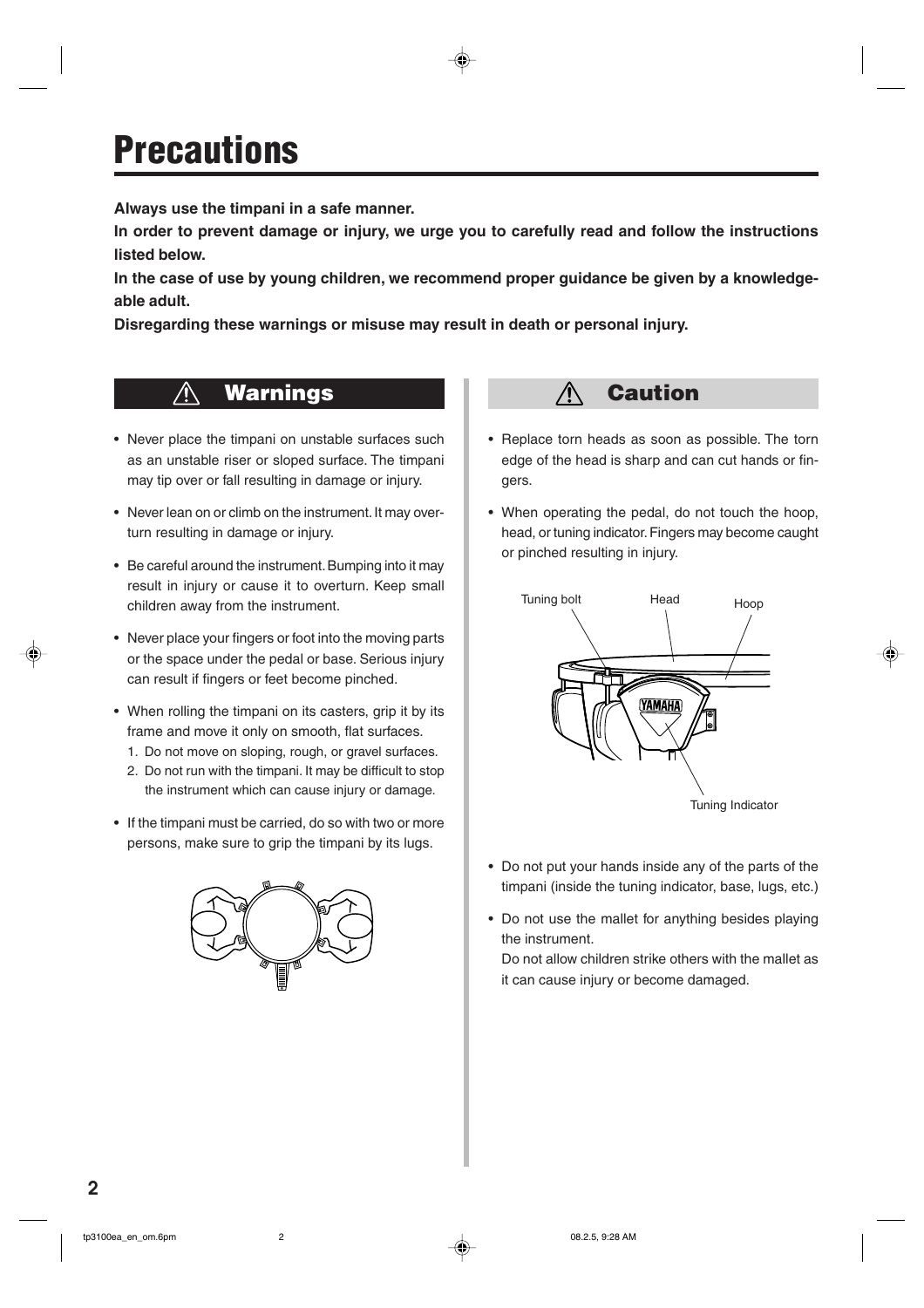# **Nomenclature & Lubrication**

## ■ **Nomenclature**



#### **Supplied Accessories**

- Tuning Key ......................................... 1
- Mallets ......................................... 1 set
- Hex Wrench ....................................... 1
- Spring Adjustment Wrench................ 1

#### **Caution**

**Never place your fingers or foot into the moving parts or the space under the pedal or base.**

**Serious injury can result if fingers or feet become pinched.**

## ■ **Lubrication**

Apply a high quality grease or lubricant to the moving parts indicated by the arrows in the diagram on the right. This should be done at least once a year, or as needed.

- **\* A spray type lubricant is recommended.**
- **\* Do not touch the lubricated parts.**

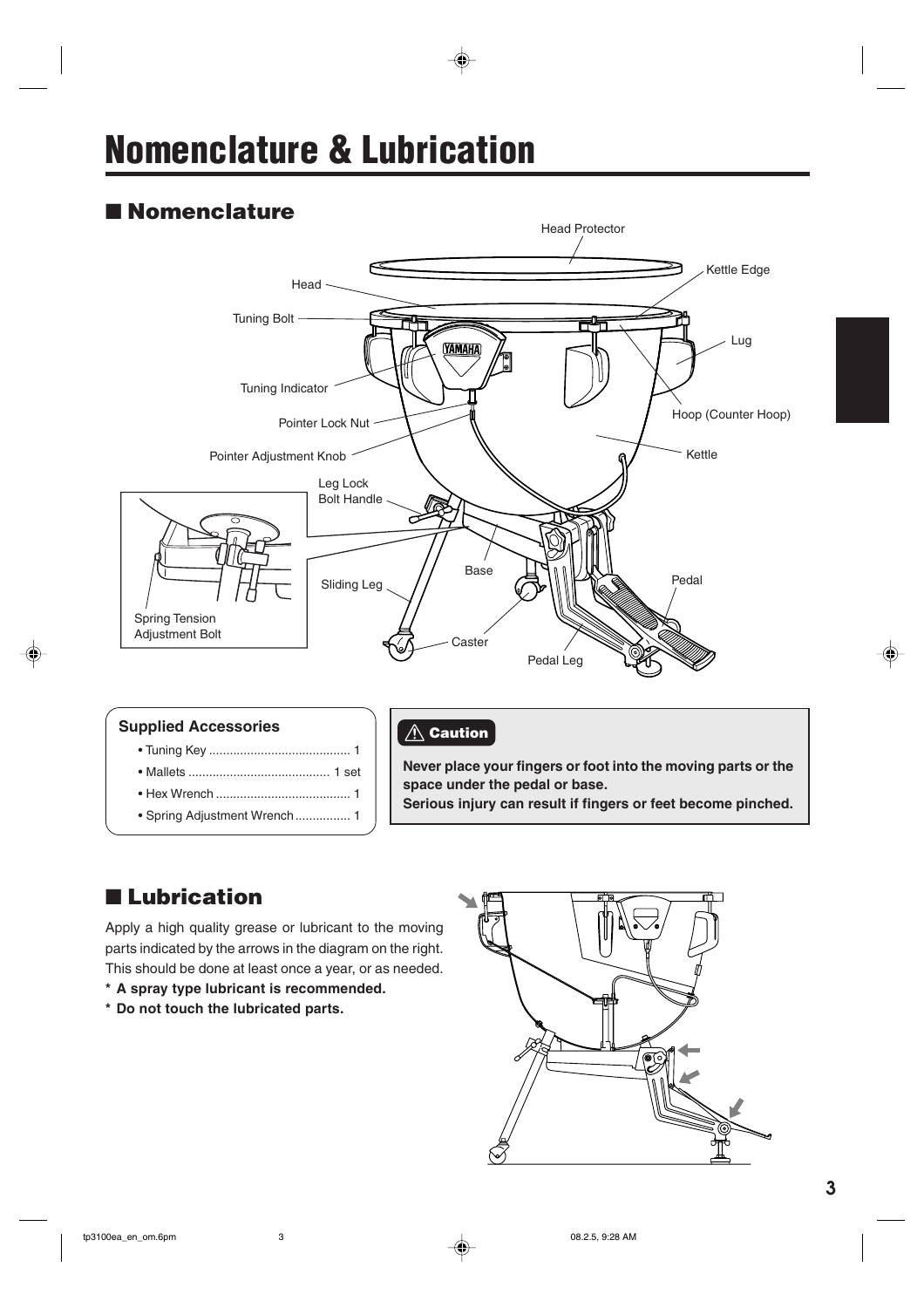# **Transporting and Setting Up the Timpani**

# ■ **Setting up the Timpani**

The TP-3100(EA) series features a folding design to reduce the space required to store or transport the timpani. Use the procedure described below when setting up or storing the timpani.

#### **Caution**

**Never place your fingers or foot into the moving parts or the space under the pedal or base. Serious injury can result if fingers or feet become pinched.**

**1** First make sure that the casters are locked (**Fig. A**). Then with the timpani positioned as shown in the illustration below, use both hands to loosen the left and right side lock bolts. Loosen the bolts until the large metal washer comes out of the guide hole. (**Fig. B**)





 $2<sup>o</sup>$  Gently lower the pedal section.



3 Lower the pedal section until the large metal washer shown in **Fig. B** aligns with the guide hole shown in **Fig. C** and then tighten the lock bolt. Tighten until the large metal washer shown in **Fig. B** fits completely into the guide hole.



- $\mathbf{I}$  Lay the timpani on its side, grasp the leg lock bolt handle and loosen the leg lock bolt.
- $5$  Slowly extend the sliding leg then tighten the leg lock bolt at the chosen length. Make sure that the marks on the sliding leg are aligned with the slit in the leg holder. The casters may not function properly if the marks are misaligned. Make sure the marks are properly aligned.

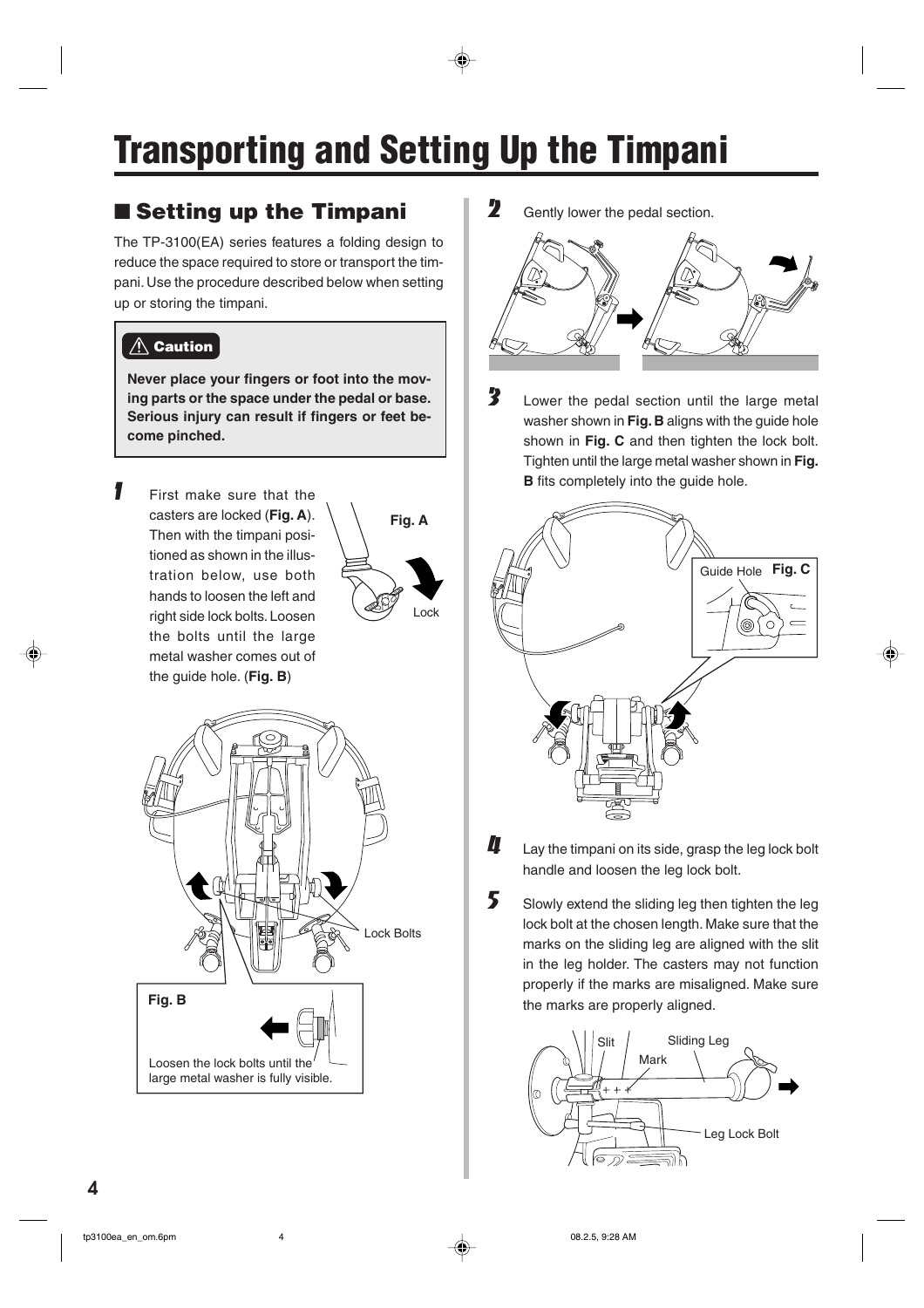- $\boldsymbol{b}$  Turn the timpani over and extend and secure the other leg. Make sure that the marks on the sliding leg are aligned with the slit in the leg holder.
- $\overline{J}$  Return the timpani to an upright position, and then adjust the length of the left and right legs.
- 8 When it comes time to store or pack up the timpani, simply reverse the setup procedure order.

#### $\triangle$  Caution

**Make sure your fingers do not get pinched between the pedal and kettle when folding the pedal or pedal base.**

**Serious injury can result if fingers or feet become pinched.**

## ■ **Adjusting Pedal Height**

Loosen the stopper and use the height adjustment screw to adjust pedal height. After determining the height, tighten the stopper to secure.



### ■ **Transporting**

When moving the timpani over a distance, such as from room to room, make sure that the instrument is carried by at least two persons.

The casters on the sliding legs are convenient when moving the timpani short distances over smooth surfaces such as when changing stage setups, etc. To move the timpani, unlock the casters, then slightly lift the timpani by the lugs so that the pedal frame is off of the ground and slowly move the timpani forward or backward as shown in the illustration below.

Be careful not to damage the legs while moving the timpani.

**\* Damage may occur if the timpani is dropped or falls from a high place.**



## ■ **Relocating the Tuning Indicator**

The timpani is shipped with a universal style tuning indicator already attached (performer's left side) however, the tuning indicator can be relocated for German style tuning (performer's right side).

Using the supplied hex wrench, remove the two bolts holding the tuning indicator in place as shown in the diagram below, then slide the bolts through the holes on the tuning indicator from the opposite side. In either position, make sure that the note indicator bridge is easily viewable.

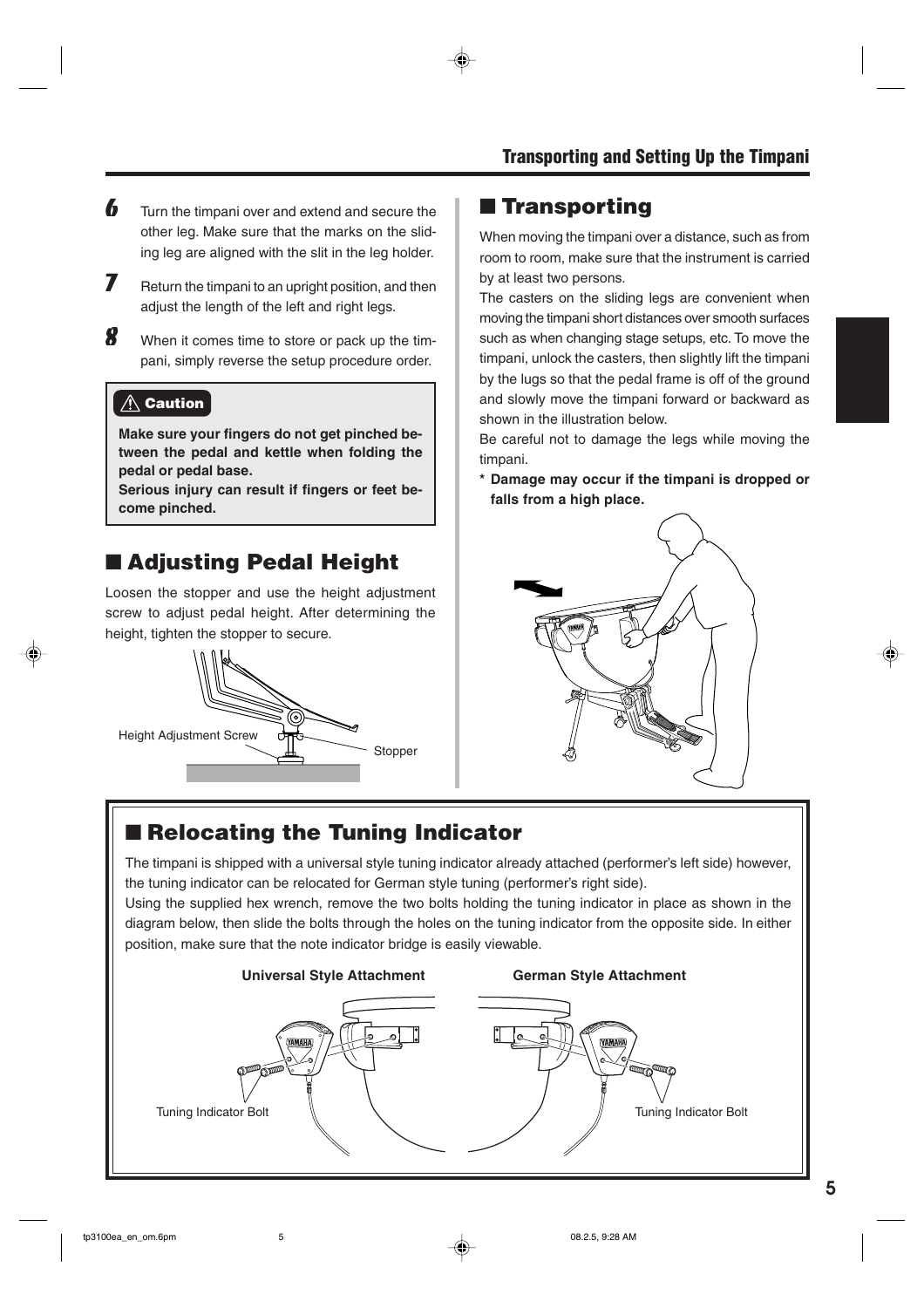# **Initial Preparation**

Your Yamaha timpani is equipped with a plastic head carefully mounted and adjusted at the factory. However, new heads tend to stretch during shipping and storage, so it may be necessary to re-tune the instrument before using. Please perform the following steps to check and, if necessary, readjust your instrument.

**1** The area between the kettle edge and the inner circle of the counter hoop is called the collar. Please make sure that the width of this collar is uniform, as shown in the illustration titled "Correct".



If the collar is not uniform (illustration titled "Wrong"), keep the heel of the pedal fully depressed as shown in **Fig. C**, and align the head and hoop as shown in the illustration titled "Correct".

2 Make sure that the end of the wire tube is not disengaged from the adjuster of the tuning indicator as shown in **Fig. A**. If it is disengaged, insert it into the adjuster as shown in **Fig. B**.



3 If the heel of the pedal is fully lowered as in **Fig. C**, proceed with step 5.

If the pedal position is as shown in **Fig. D** or the toe of the pedal is fully lowered, perform step  $\boldsymbol{I\!I}$ first.





### **<u>∧</u> Caution**

**Never place your fingers or foot into the moving parts or the space under the pedal or base. Serious injury can result if fingers or feet become pinched.**

 $\mathbf 4$  Fully depress the heel of the pedal as shown in **Fig. C**. Hold the pedal in this position, as it will return otherwise.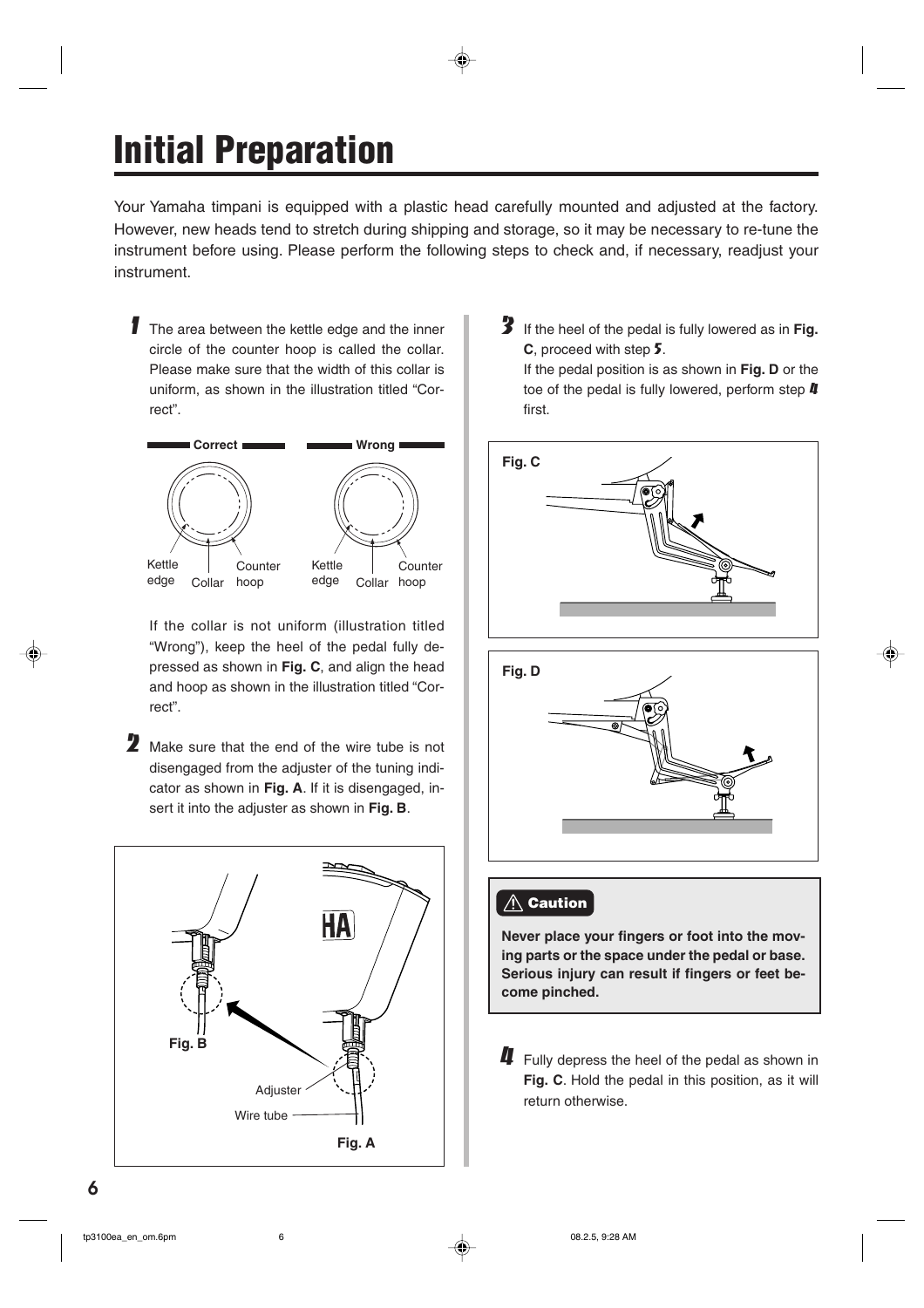5 Using the supplied timpani key, tighten the tuning bolts by 1/4 of a turn (90°) in the order shown below.

**It is very important to always turn all tuning bolts by the same amount.**



 $\bullet$  Take your foot off the pedal.

**• Heel still moves up**

 $\rightarrow$  Repeat steps **4** through **6**.

- **Heel stays down**
	- $\rightarrow$  Go to step 7.

**7** Put your foot on the pedal and fully depress it in either direction (toe and heel).

- **Heel feels heavier than toe**
	- $\rightarrow$  Go to step 8.
- **Toe and heel feel equal**
	- $\rightarrow$  Go to step **11.**
- **Heel feels lighter than toe (\*1)**
	- $\rightarrow$  Head is too tight and should be loosened. Keeping the heel of the pedal depressed, loosen the first tuning bolt by 1/2 turn and then re-tighten it by 1/4 of a turn. Perform this operation for all other tuning bolts in the order shown in step 5. If necessary, repeat this procedure, until proper tension is obtained.

8 Fully depress the heel of the pedal as shown in **Fig. C**.

- **9** Tighten each tuning bolt by 1/8 of a turn (45 $\degree$ ) in the order shown in step  $5$ .
- 10  **Toe and heel feel equal** 
	- $\rightarrow$  Go to step **11**.
	- **Heel still feels heavier than toe**  $\rightarrow$  Repeat steps **8** through **10**.
	- **Heel feels lighter than toe**
		- $\rightarrow$  Head is tightened too much. Loosen the head as described in step 7 (**\*1**).
- 11 Move the pedal into an intermediate position, as shown in **Fig. D** , and remover your foot from the pedal. Confirm that the pedal stays in this position and does not move.

**If the pedal stops in this position, adjustment is complete. Return the pedal to the position shown in Fig. C.**

- **If the toe of the pedal moves downward**  $\rightarrow$  Repeat steps **8** through **10**.
- **If the heel of the pedal moves downward**
	- $\rightarrow$  Head is tightened too much. Loosen the head as described in step 7.
- 12 Strike the head lightly with the supplied mallet. The standard striking point is shown below.



The standard striking point lies at distance B from the kettle edge, which corresponds approximately to 1/4 to 1/3 of the distance between the kettle edge and the center of the head.

For pitch reference, a tuner or piano can be used. As the toe of the pedal is pressed down, the pitch is raised.

For details on precise tuning refer to "Adjusting the Pitch" on the following page.

**Note** As the head will stretch over time, readjustment should be performed periodically **(starting with step** 7 **).**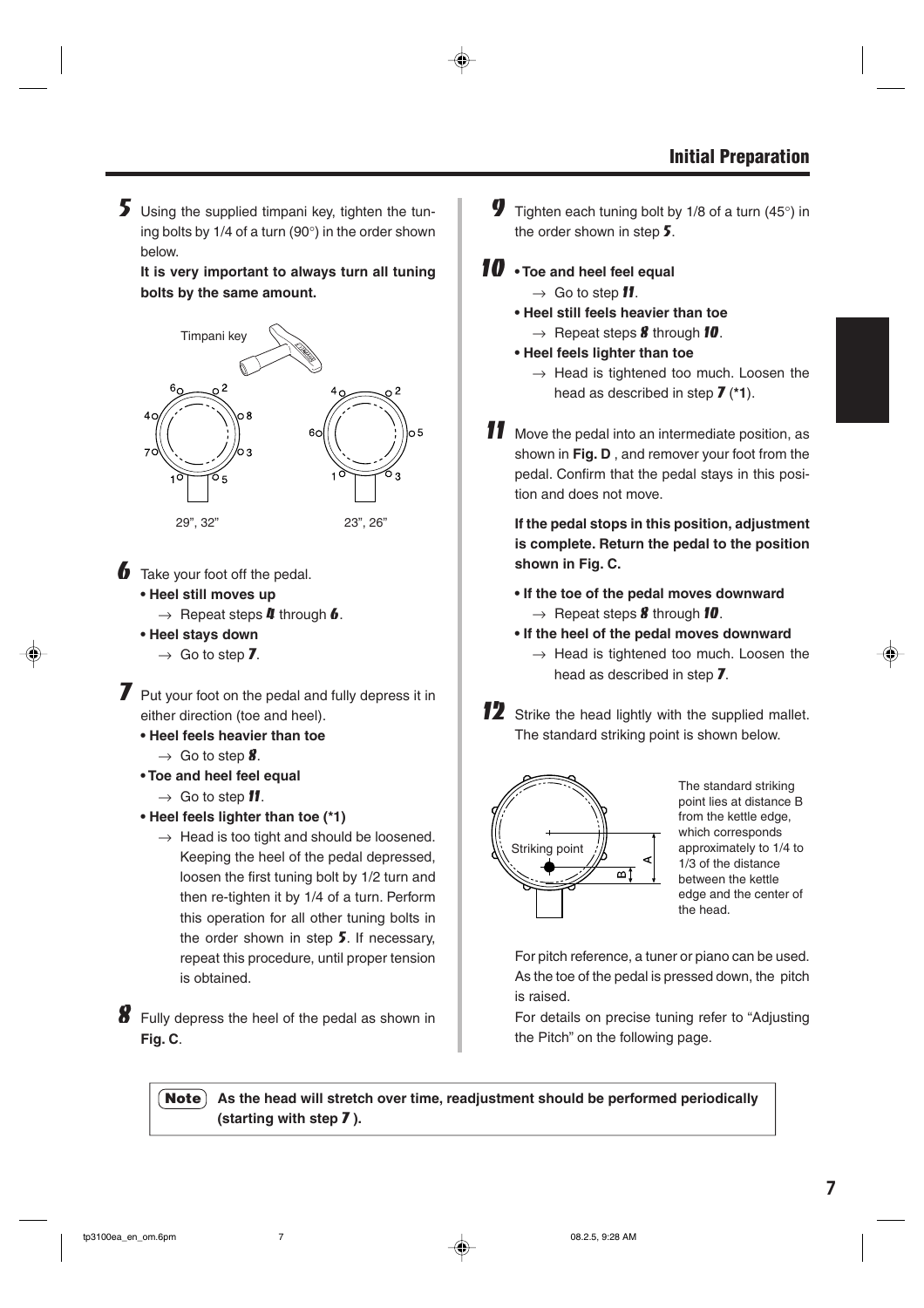**When using the timpani for the first time, be sure to set it up according to the instructions of "Initial Preparation" on pages 6 and 7.**

### ■ **Head Tuning**

**1** Tuning is adjusted on the lowest note of the timpani. For this reason, the heel of the pedal must stay fully lowered during the tuning procedure. The pitch of the lowest note (and the tonal range) depends on the size of your timpani. For example, as shown in the chart below, the lowest sound of a 26" timpani should be tuned to A. When tuned properly, your Yamaha timpani will play throughout its full tonal range with balanced tension in the paddle.

#### ■ **Standard Tonal Ranges for Yamaha Timpani**



**Keep the heel of the pedal fully lowered during the tuning procedure (steps** 2 **through** 7 **below) if not specified otherwise.**

2 Strike the head and check the sound. The standard striking point is shown below.



The standard striking point lies at distance B from the kettle edge, which corresponds approximately to 1/4 to 1/3 of the distance between the kettle edge and the center of the head.

- **Sound is lower than the tuning note**
	- $\rightarrow$  Go to step 3.
- **Sound is higher than the tuning note**
	- $\rightarrow$  Loosen the tuning bolts by an equal amount in the order shown in the figure of step 5 on page 7.

When loosening the tuning bolts, always loosen them by double the desired amount, and then return (re-tighten) them by half. When the sound lies within 1 halftone below the desired pitch after loosening the tuning bolts (repeatedly, if necessary), proceed with step 3.

- 3 Lightly strike the head with the mallet about 2 inches (5 cm) from the kettle edge at each tuning bolt. Check which tuning bolt has the highest sound.
	- **• Pitch of the highest sound is higher than the tuning note (\*2)**
		- $\rightarrow$  Loosen the corresponding tuning bolt by about 1/16 to 1/18 of a turn. First loosen the bolt by double the desired amount, and then return (re-tighten) it by half. After loosening the tuning bolt, repeat from the beginning of step 3.
	- **• Pitch of the highest sound is lower than the tuning note**
		- $\rightarrow$  Go to step  $\mu$ .
- $\blacksquare$  Tighten the other bolts little by little (by about 1/ 16 to 1/8 of a turn) until the sounds at the corresponding striking points match the pitch of the highest sound. Please note that tightening one bolt also raises the pitch at neighboring and opposite tuning bolts. Thus, after tightening the tuning bolt with the lowest sound, again check the pitch at the other tuning bolts before tightening the tuning bolt with the next lowest pitch. While alternately tightening the other bolts, do not touch the tuning bolt with the highest pitch (reference pitch).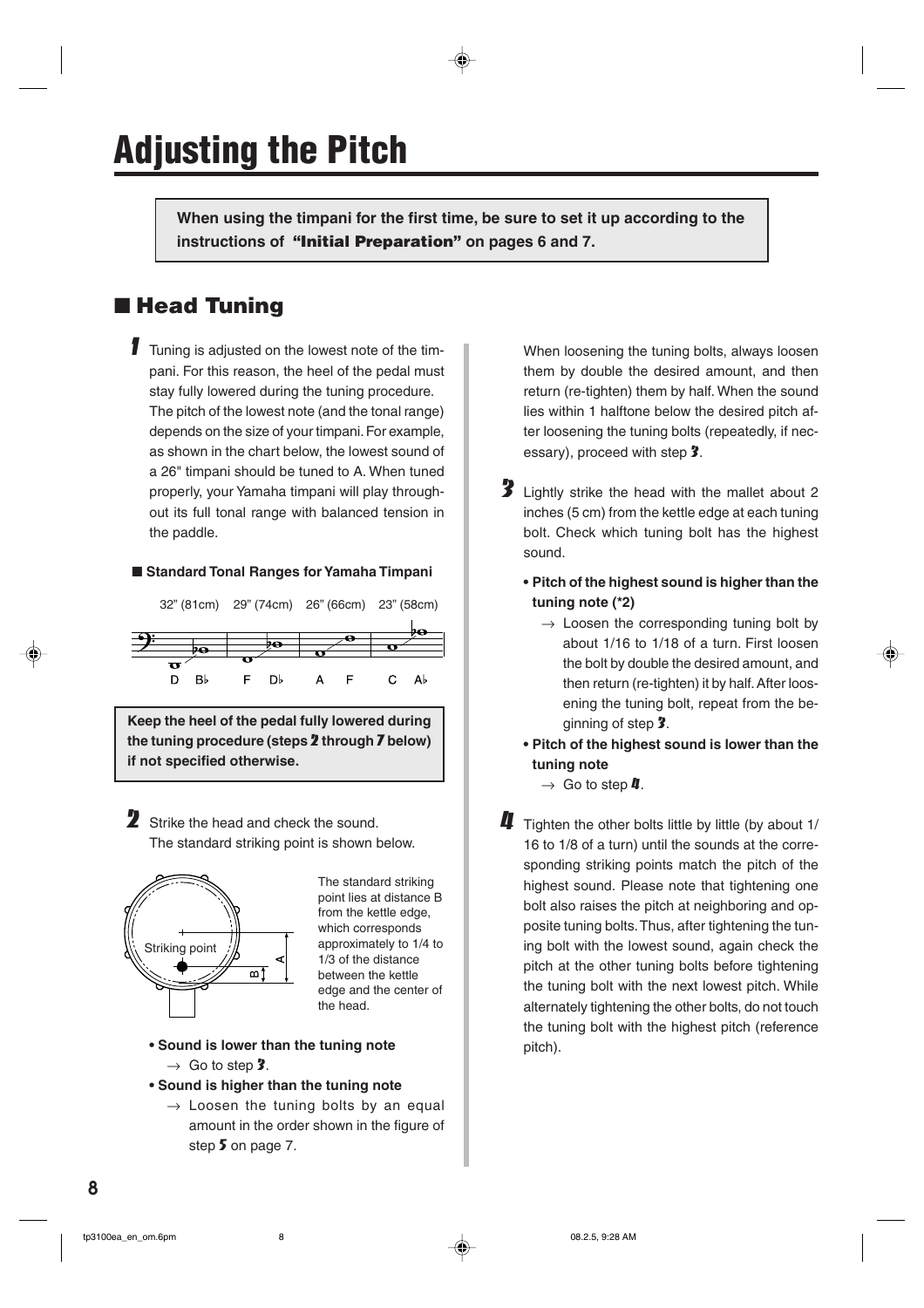- 5 Loosen all over-tightened bolts according to the procedure described in step 3 (**\*2**). When the pitch is approximately the same at each bolt, repeatedly depress the toe and heel of the pedal several times.
- **6** Repeat steps  $\hat{\mathbf{z}}$  through  $\hat{\mathbf{z}}$  until the pitch at each bolt is exactly the same.

 $\overline{J}$  Check the sound by striking the head as described in step 2.

- **• Sound is lower than the tuning note**
	- $\rightarrow$  Tune the instrument by tightening all tuning bolts by an equal amount (max. 1/16 of a turn).
- **• Sound is higher than the tuning note**
	- $\rightarrow$  Tune the instrument by loosening all tuning bolts by an equal amount (max. 1/16 of a turn) according to the procedure described in step 3.
- $8$  Operate the pedal as described in step  $5$ . If the pitch does not change, the instrument is tuned properly.

(If the pitch changes, repeat from step  $\overline{J}$ .)

The instrument is now tuned to the lowest sound (note) of its tonal range. Depress the toe of the pedal to change to a higher pitch (note).

9 After tuning, perform ■ **Pedal Adjustment** and then ■ **Tuning Indicator Adjustment**.

### ■ **Pedal Adjustment**

After depressing the toe and heel of the pedal, turn the spring tension adjustment bolt as described below.



- **• Heel moves up when releasing the foot from the pedal after depressing the heel, or the heel feels heavier than the toe.**
	- $\rightarrow$  Turn the spring tension adjustment bolt to the left (counterclockwise).
- **Toe moves up when releasing the foot from the pedal after depressing the toe, or the toe feels heavier than the heel**
	- $\rightarrow$  Turn the spring tension adjustment bolt to the right (clockwise).

Use the supplied spring adjustment wrench to turn the spring adjustment bolt. Do not turn too many full rotations at once, and re-check the adjustment every 2 turns by pressing the toe and heel of the pedal.

#### **Caution**

**Never place your fingers or foot into the moving parts or the space under the pedal or base. Serious injury can result if fingers or feet become pinched.**

**Note** Do not loosen the spring tension ad**justment bolt by more than 3 rotations at a time, as the toe of the pedal tends to drop abruptly after a specific point.**

#### ● **Pedal balance spring mechanism**

Your Yamaha timpani is equipped with a unique pedal balance spring mechanism (a coil spring counteracting the tension of the head) which allows you to freely change the pitch (note) of the instrument. When the pedal is moved, the pitch of the head will change, and the balance spring ensures that the pedal angle (pitch) will not change when you remove your foot from the pedal.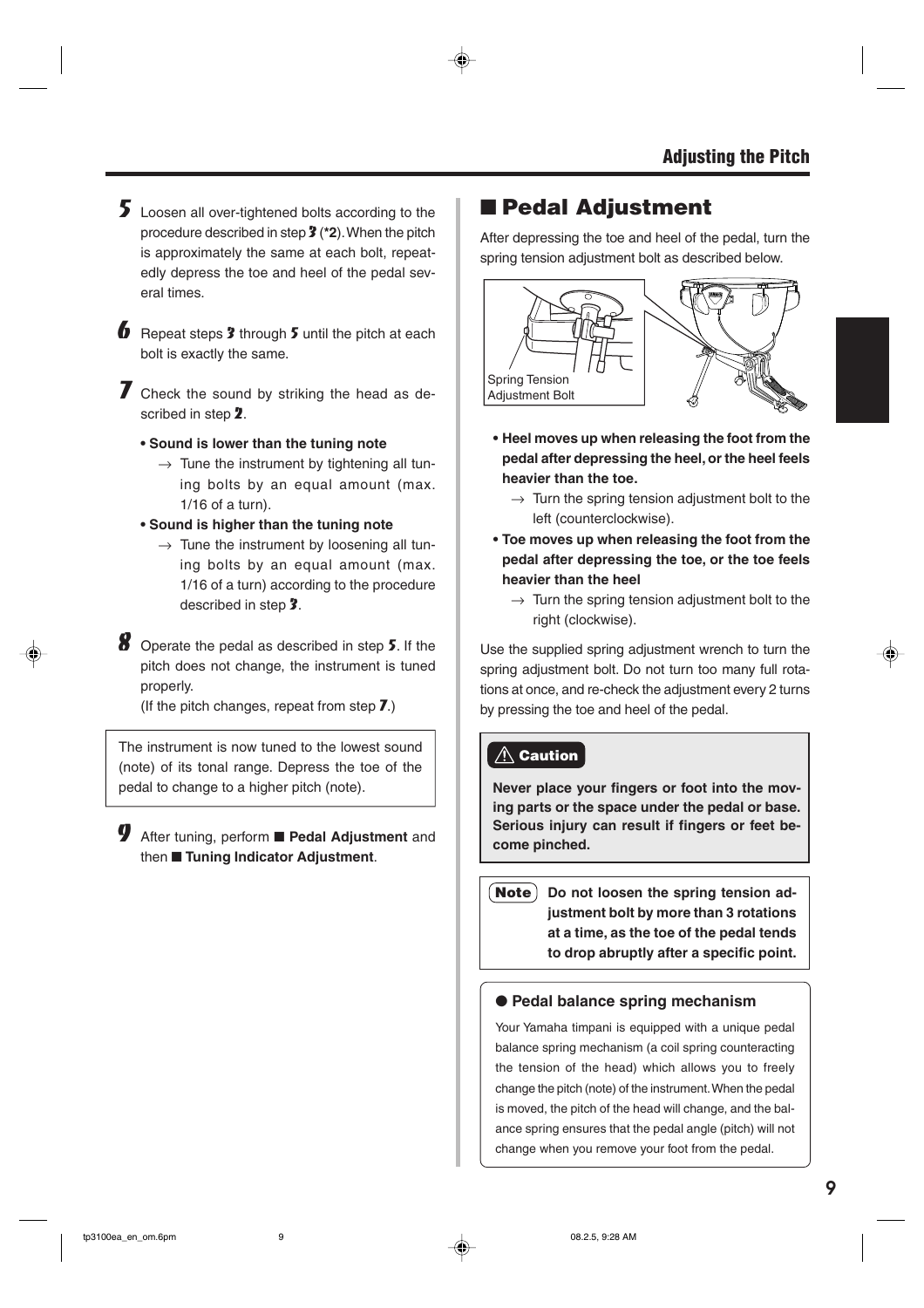### ■ **Tuning Indicator Adjustment**

The tuning indicator shows where to set the pedal for each note. After tuning the instrument, you must set each note on the indicator to its proper position.

1 After you have tuned your timpani to the lowest note of its tonal range, make sure that the pointer is located within 10 mm from the pedal-side end of the indicator rail.

*\* If not, refer to "Adjusting the Pointer Position".*

- 2 Slide the lowest note of the indicator ("A" in the case of a 26" timpani—see "Standard Tonal Ranges for Yamaha Timpani" on page 8) to the position where its center line coincides with the pointer.
- 3 Tune the instrument to the next higher pitch (note) by moving the pedal, and then slide the corresponding note on the rail to the respective pointer position. Repeat for each remaining note.



#### ● **Adjusting the Pointer Position**

First loosen the pointer lock nut and then turn the adjuster as follows:

- **Pointer is located beyond the lower rail end when the heel of the pedal is lowered fully (lowest note).**
	- $\rightarrow$  Turn the adjuster to the left (counter clockwise) until the pointer is aligned with the lowest note of the indicator.
- **Pointer moves beyond the upper rail end before the toe of the pedal reaches the end of its stroke, or Pointer does not reach the lower rail end when the heel of the pedal is lowered fully (lowest sound)**
	- $\rightarrow$  Turn the adjuster to the right (clockwise) to correct the pointer position as required.